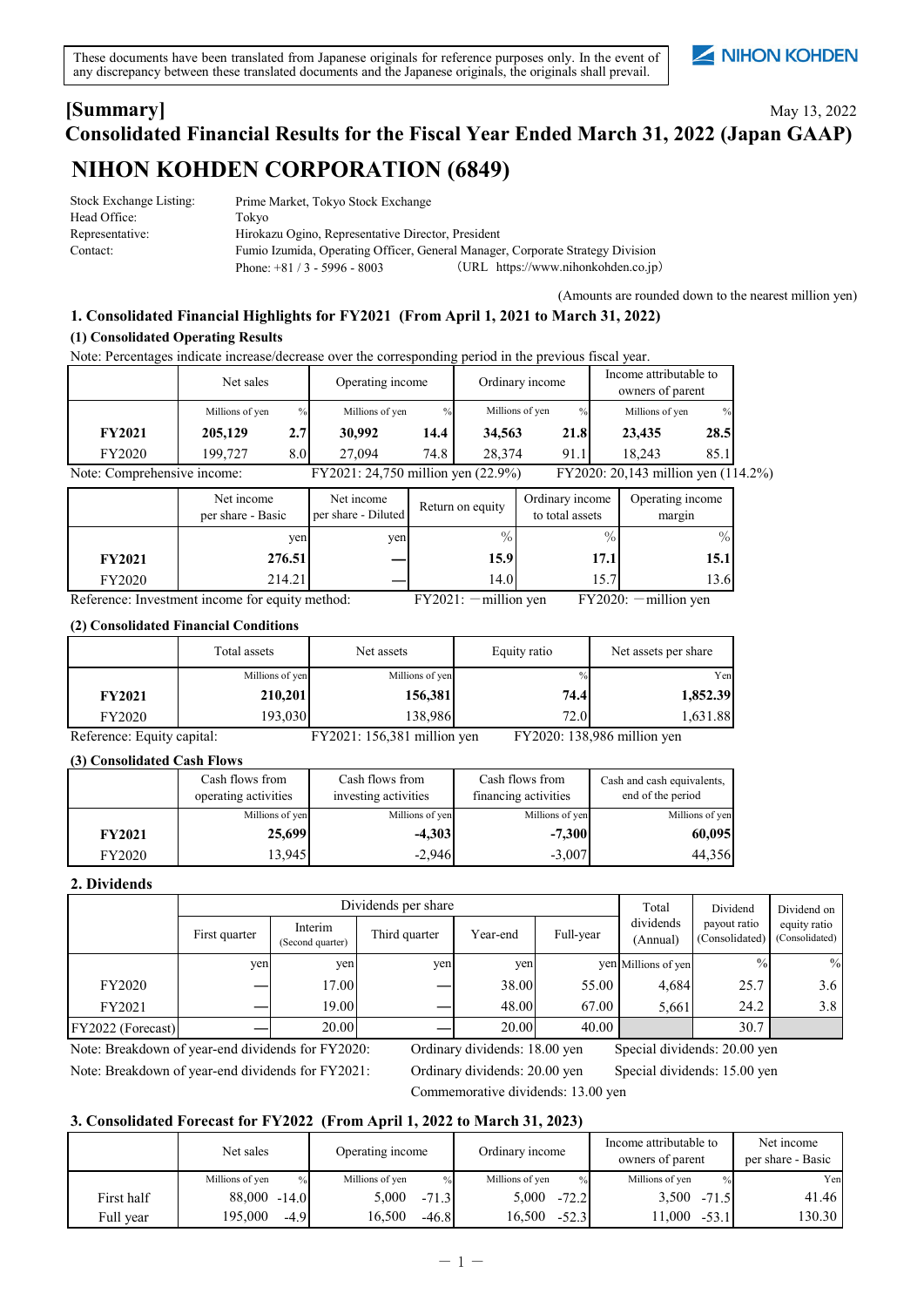

## **\* Notes**

(1) Changes in significant subsidiaries during the period (changes in specified subsidiaries resulting in the change

in scope of consolidation): None

Newly included:  $-\text{ companies } (-)$ 

Excluded: — companies  $(-)$ 

(2) Changes in accounting policies, changes in accounting estimates, and restatement

(i) Changes in accounting policies due to revisions to accounting standards and other regulations: Yes

- (ii) Changes in accounting policies due to other reasons: None
- (iii) Changes in accounting estimates: None
- (iv) Restatement: None
- (3) Number of issued shares (common shares)
	- $(i)$  Total number of issued shares at the end of the period (including treasury shares)
	- (ii) Number of treasury shares at the end of the period
	- (iii) Average number of shares outstanding during the period

| FY2021 | 88,730,980<br>shares |
|--------|----------------------|
| FY2020 | 88,730,980 shares    |
|        |                      |
| FY2021 | 4,309,526 shares     |
| FY2020 | 3,561,589 shares     |
|        |                      |
| FY2021 | 84,757,441<br>shares |
| FY2020 | 85,165,330<br>shares |

## **(Reference) Non-Consolidated Financial Highlights**

## **1. Non-Consolidated Financial Highlights for FY2021 (From April 1, 2021 to March 31, 2022) (1) Non-Consolidated Operating Results**

| Note: Percentages indicate increase/decrease over the corresponding period in the previous fiscal year. |  |  |
|---------------------------------------------------------------------------------------------------------|--|--|
|                                                                                                         |  |  |

|               | Net sales       |        | Operating income |      | Ordinary income |      | Net income      |      |
|---------------|-----------------|--------|------------------|------|-----------------|------|-----------------|------|
|               | Millions of yen | $\%$   | Millions of yen  | $\%$ | Millions of yen | $\%$ | Millions of yen | $\%$ |
| <b>FY2021</b> | 161,976         | $-1.4$ | 25,650           | 14.8 | 31,977          | 32.9 | 21,295          | 86.1 |
| <b>FY2020</b> | 164,235         | 6.4    | 22,337           | 59.7 | 24,059          | 65.9 | 11.444          |      |

|               | Net income per share<br>- Basic | Net income per share<br>- Diluted |
|---------------|---------------------------------|-----------------------------------|
|               | Yen                             | Yen                               |
| <b>FY2021</b> | 251.25                          |                                   |
| FY2020        | 134.38                          |                                   |

#### **(2) Non-Consolidated Financial Conditions**

|               | Total assets    | Net assets      | Equity ratio | Net assets per share |
|---------------|-----------------|-----------------|--------------|----------------------|
|               | Millions of yen | Millions of yen | $\%$         | Yen                  |
| <b>FY2021</b> | 186,622         | 139,262         | 74.6         | 1,649.61             |
| <b>FY2020</b> | 173,288         | 125,280         | 72.3         | 1,470.96             |

| Reference: Equity capital: | $FY2021: 139.262$ million ven | FY2020: 125.280 million ven |
|----------------------------|-------------------------------|-----------------------------|
|----------------------------|-------------------------------|-----------------------------|

\* This summary of financial result is not subject to audit procedures.

\* In domestic sales of the Nihon Kohden group, sales to public medical institutions (which include national hospitals, national universities, public agencies, and municipal hospitals) account for a relatively high percentage of total sales. Therefore, the bulk of orders tend to be concentrated in September and March due to these hospitals' budget executions. In particular, sales and income are highly concentrated in the fourth quarter of the fiscal year.

\* Earnings forecasts and other forward-looking statements in this release are based on information currently available and certain assumptions that the Company believes are reasonable. Therefore, they do not constitute a guarantee that they will be realized. Actual results may differ from such estimates due to unforeseen circumstances.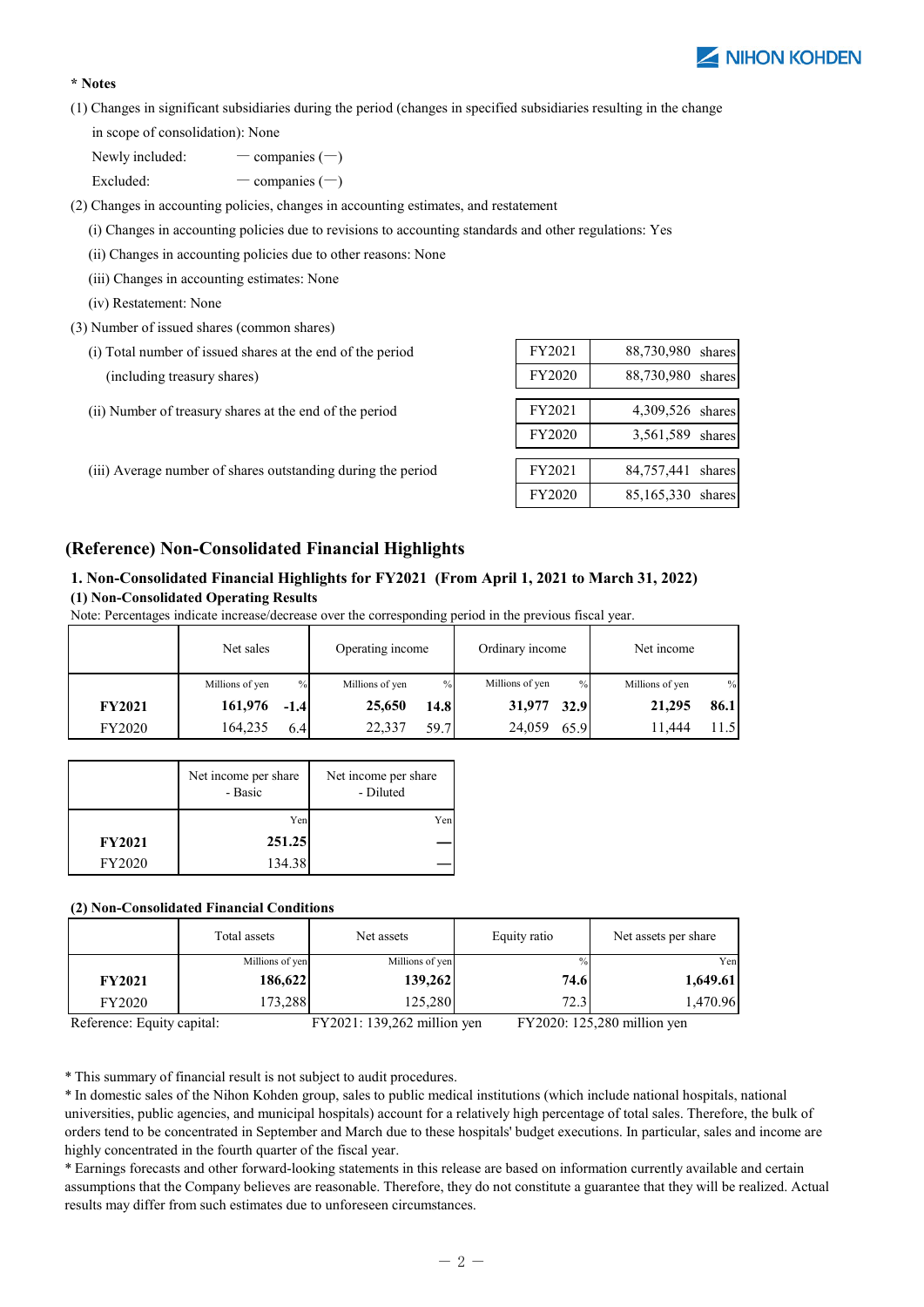#### **4. Review of Operations**

During the term under review (April 1, 2021 to March 31, 2022), social and economic activity showed signs of recovery due to the benefits of economic measures taken by each country and the progress of COVID-19 vaccination. However, the global economic outlook remained uncertain due to the spread of the Omicron variant from the end of 2021, higher resource prices, the semiconductor shortage, and the Ukraine crisis. In Japan, the number of testing and surgical procedures in medical institutions showed a recovery trend, although depending on the wave of COVID-19 infection, and the healthcare system continued to respond to COVID-19 patients. Medical equipment companies were strongly required to provide solutions which contribute to infection control measures as well as improving the quality and efficiency of medical care. Internationally, overall demand for medical equipment was steady as medical devices to treat COVID-19 patients were installed by medical facilities and demand for non-COVID-19-related medical devices has also shown signs of recovery.

Under these circumstances, Nihon Kohden started its three-year business plan, BEACON 2030 Phase I, in April 2021. The Company formulated the basic policies as follows: i) Embracing sustainability across business and corporate activities, ii) Ensuring strict compliance and strengthening group governance, iii) Improving the profitability of existing businesses and making strategic upfront investments, and iv) Establishing global SCM and strengthening core functions of operations. The Company introduced its first hematology analyzer with reticulocyte measurement both in Japan and internationally. The Company also launched a central monitor which enhanced the linkage with IT systems and its first fully automatic AED in Japan. Internationally, Nihon Kohden strengthened its business structure. The Company started operation of its reagent factory in Dubai, UAE, and acquired Advanced Medical Predictive Devices, Diagnostics and Displays, Inc. in the U.S.

As a result, overall sales during the term under review increased 2.7% over FY2020 to ¥205,129 million. Operating income increased 14.4% to ¥30,992 million due to the increase in sales and higher gross profit margin thanks to a favorable product mix. Ordinary income increased 21.8% to ¥34,563 million and income attributable to owners of parent increased 28.5% to ¥23,435 million.

#### [Sales by region]

**Japan:** Nihon Kohden concentrated on enhancing sales activities which match each market; the acute care hospital market, the small and mid-sized hospital market, and the clinic market. The Company also focused on consumables and services business as well as strengthening its marketing and service capabilities, creating customer value which contributed to improving medical safety, patient outcomes, and operating efficiency. Sales of Patient Monitors increased favorably and demand for certain products which had slumped in the previous fiscal year recovered. The resumption of business negotiations related to IT system solutions also contributed to sales. Sales of locally purchased products decreased significantly as the Company focused on selling in-house products. Sales in the private hospital and clinic markets increased and sales in the university hospital market remained flat. Sales in the public hospital market decreased and sales of AEDs in the PAD market also decreased. As a result, domestic sales decreased 0.7% over FY2020 to ¥136,321 million.

**International:** Sales of all product categories increased as the Company succeeded in strengthening its business structure in the U.S. and emerging countries. In the Americas, sales in the U.S. increased favorably. Sales in Latin America decreased due to a reactionary decline in Columbia where sales doubled in the previous fiscal year. Sales decreased in Europe, where demand for certain products recovered, but not enough to cover the reactionary decline compared to the strong growth in the previous fiscal year. In Asia & Other, sales in India, Thailand, Malaysia, and Egypt doubled, and sales in China and Vietnam also increased favorably. As a result, international sales increased 10.2% over FY2020 to ¥68,807 million.

#### [Sales by product category]

**Physiological Measuring Equipment:** In Japan, sales of diagnostic information systems showed double-digit growth and sales of ECGs also increased favorably due to the resumption of capital expenditure which had been put on hold in the previous fiscal year. Sales of EEGs remained flat. Sales of polygraphs for cath lab recorded double-digit growth on a comparable basis, excluding the impact of decrease in sales of locally purchased products. Internationally, sales of EEGs showed double-digit growth as demand recovered in all regions. Sales of ECGs also increased in Asia & Other and Latin America. Overall, sales increased 5.6% over the previous fiscal year to ¥39,681 million.

**Patient Monitors:** In Japan, sales of transmitters and telemetry systems showed strong growth and sales of clinical information systems achieved double-digit growth. Sales of consumables such as sensors also increased favorably. Internationally, sales in the U.S. and Asia & Other recorded double-digit growth. Sales in Europe and Latin America decreased, as there was a reactionary decline compared to the previous fiscal year when demand surged. Overall, sales increased 7.7% over the previous fiscal year to ¥84,860 million.

Other and Latin America. Sales of ventilators decreased due to a reactionary decline from the previous fiscal year when demand **Treatment Equipment:** In Japan, sales decreased, as sales of ventilators decreased due to a reactionary decline from the previous fiscal year when demand increased. Sales of AEDs also decreased mainly due to a delay in some shipments. Internationally, sales of AEDs increased significantly as demand recovered in all regions. Sales of defibrillators also showed strong growth in Asia & increased, while demand increased in India and Southeast Asia. Overall, sales decreased 3.9% over the previous fiscal year to ¥43,388 million.

Other Medical Equipment: In Japan, sales of locally purchased products decreased significantly, as the Company focused on selling in-house products. Sales of installation and maintenance services for medical devices increased favorably, and sales of hematology instruments also increased. Internationally, sales showed strong growth, as demand for hematology analyzers and reagents recovered in all regions. Overall, sales decreased 2.6% over the previous fiscal year to ¥37,198 million.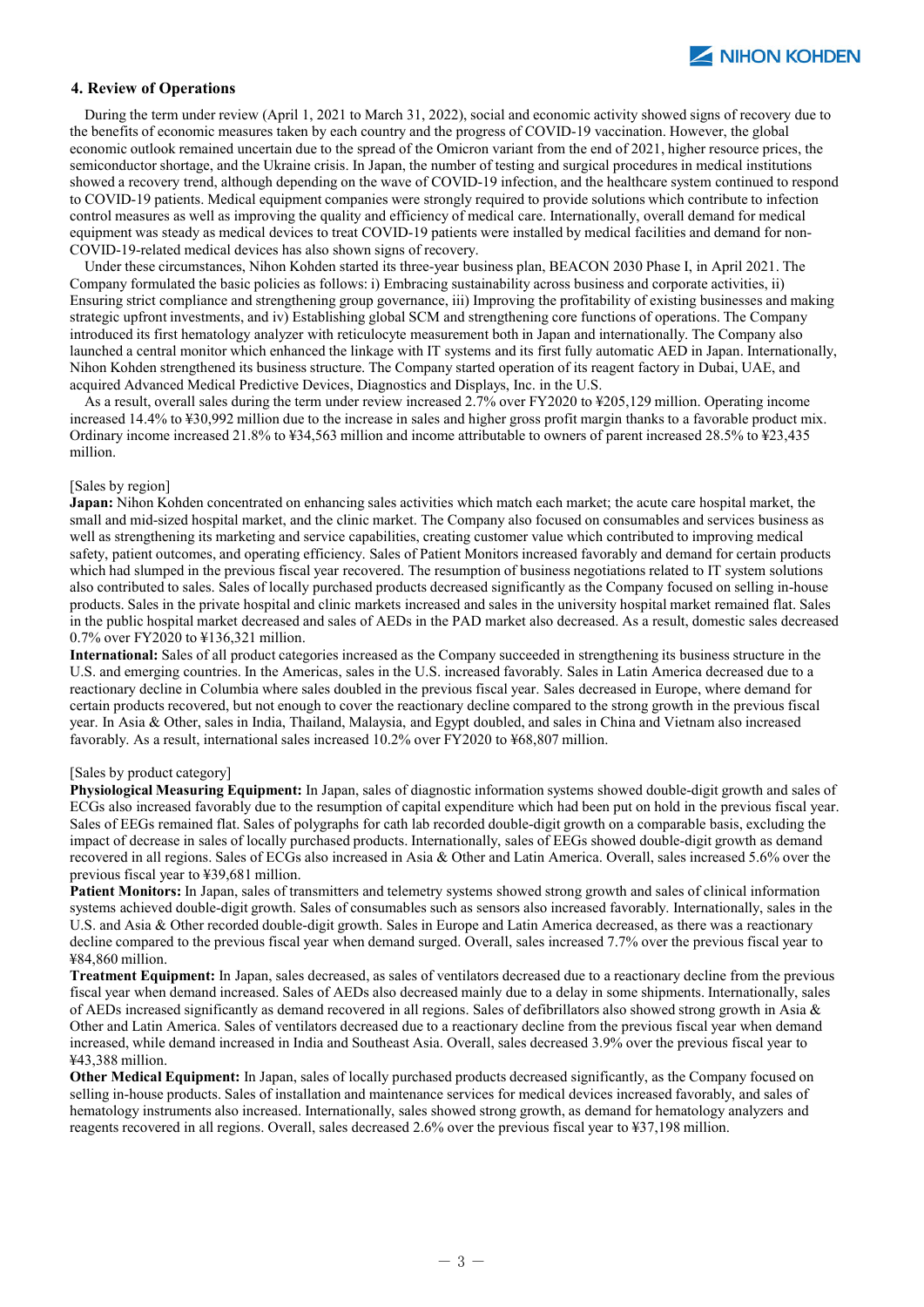

#### **5. Consolidated Sales Results by Product Category**

|                                   |         | (Millions of yen)   |
|-----------------------------------|---------|---------------------|
|                                   | FY2021  |                     |
|                                   | Amount  | Growth rate $(\% )$ |
| Physiological Measuring Equipment | 39,681  | $+5.6$              |
| <b>Patient Monitors</b>           | 84,860  | $+7.7$              |
| <b>Treatment Equipment</b>        | 43,388  | $-3.9$              |
| Other Medical Equipment           | 37,198  | $-2.6$              |
| Total                             | 205,129 | $+2.7$              |
| Products                          | 114,552 | $+0.6$              |
| Consumables and Services          | 90,576  | $+5.5$              |
| (Reference) Sales by Region       |         |                     |
| Domestic Sales                    | 136,321 | $-0.7$              |
| Overseas Sales                    | 68,807  | $+10.2$             |
| Americas                          | 33,436  | $+10.4$             |
| Europe                            | 11,449  | $-12.9$             |
| Asia $&$ Other                    | 23,921  | $+25.7$             |

#### **6. Consolidated Forecast for FY2022**

The global economic outlook is expected to recover gradually but remain uncertain. There are concerns that the shortage of semiconductors, higher prices of components and resources, and supply chain disruption will be prolonged. Other concerns are the Ukraine crisis and Shanghai lockdown.

Under these circumstances, Nihon Kohden continues to implement its three-year business plan, BEACON 2030 Phase I. The Company formulated basic policies as follows: i) Embracing sustainability across business and corporate activities, ii) Ensuring strict compliance and strengthening group governance, iii) Improving the profitability of existing businesses and upfront investing strategically, and iv) Establishing global SCM and strengthening core functions of operations.

The Company forecasts its overall sales, operating income, ordinary income, and income attributable to owners of parent for FY2022 to be  $\text{\#195,000}$  million,  $\text{\#16,500}$  million,  $\text{\#16,500}$  million and  $\text{\#11,000}$  million, respectively.

In Japan, Nihon Kohden will concentrate on enhancing sales activities which match each market; the acute care hospital market, the small and mid-sized hospital market, and the clinic market. The Company will also focus on selling in-house products as well as strengthening its marketing and service capabilities creating customer value which contribute to improving medical safety, patient outcomes, and operating efficiency. The number of testing and surgical procedures in medical institutions will continue to recover gradually. The Company will strengthen its offerings of consumables and services for patient monitors and ventilators, as the number of these products installed has increased over the last two years. On the other hand, a reactionary decline in demand of patient monitors is expected compared to FY2021 when demand increased to treat COVID-19 patients. Overall, domestic sales are expected to decrease by 4.3% to ¥130,500 million.

Internationally, the Company will focus on enhancing its presence in the U.S. by strengthening its local R&D, production, sales and services structure. In Patient Monitoring Business, the Company launched mid-range bedside monitors in April 2022 and aims at strengthening its solution proposals for large-scale monitoring network systems. In Treatment Equipment Business, demand for AEDs will continue to recover and a next-generation automated chest compression machine which is now under development will be launched in the U.S. The Company will also start the U.S. local production of a mask-type ventilator which was developed in Japan. In Europe and Asia & Other, demand for medical devices to treat COVID-19 patients is expected to settle down. Overall, international sales are expected to decrease by 6.3% to ¥64,500 million.

Nihon Kohden will undertake capital investments for promoting corporate DX by introducing PLM/MES systems. The Company aims at improving its productivity by establishing new common design platforms and optimizing its entire product lifecycle. The Company will also increase its production capacity for SpO<sub>2</sub> probe and EMG electrode for neuromuscular monitoring in Japan, and establish a new hematology reagent factory in India.

\* PLM: Product Life-cycle Management, MES: Manufacturing Execution System.

Operating income, ordinary income, and income attributable to owners of parent are expected to decrease over the previous fiscal year because of a lower sales forecast than FY2021, lower gross profit margin due to an unfavorable product mix, and higher prices of components and utility costs.

The earnings forecasts described above include the impact of the shortage of semiconductors, higher prices of components and resources, supply chain disruption, Ukraine crisis, and Shanghai lockdown. The Company takes account of negative impacts of around 4 billion yen on sales and 2 billion yen on operating income, based on the assumption that the product supply issues due to the shortage of semiconductors and Shanghai lockdown will continue until the end of the first half of FY2022. Negative impact of around 1.5 billion yen on gross profit margin is also factored in, based on the assumption that higher prices of components and utility costs will continue until the end of FY2022. Actual results may differ from the forecasts due to unforeseen circumstances.

The Company's forecast for FY2022 is based on an exchange rate of 117 yen to the U.S. dollar and 130 yen to the euro.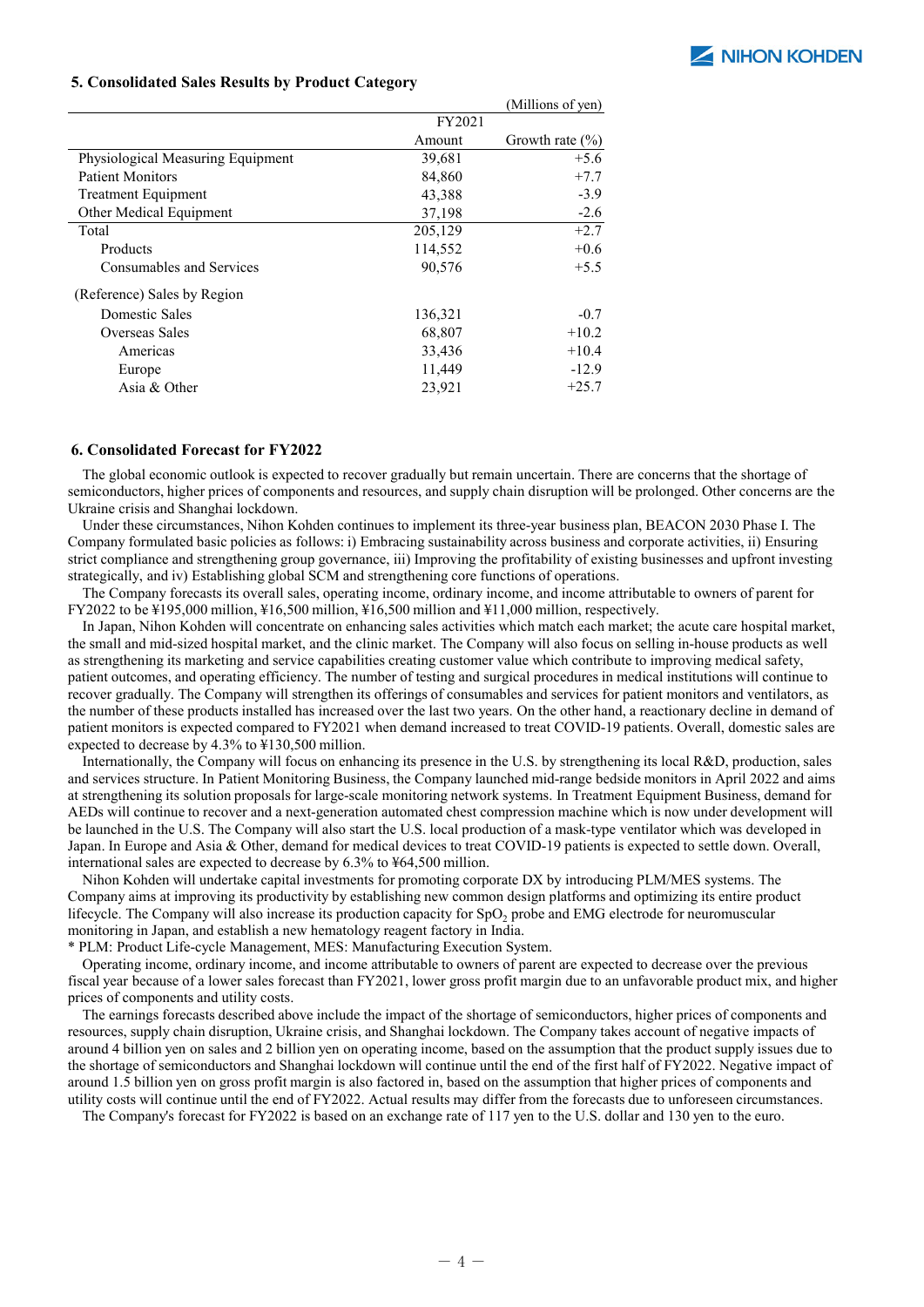

### **(Consolidated Forecast for FY2022 by Product Category)**

|                                   |                   | (Millions of yen)   |
|-----------------------------------|-------------------|---------------------|
|                                   | FY2022 (Forecast) |                     |
|                                   | Amount            | Growth rate $(\% )$ |
| Physiological Measuring Equipment | 41,100            | $+3.6$              |
| <b>Patient Monitors</b>           | 75,900            | $-10.6$             |
| <b>Treatment Equipment</b>        | 41,000            | $-5.5$              |
| Other Medical Equipment           | 37,000            | $-0.5$              |
| Total                             | 195,000           | $-4.9$              |
| Products                          | 100,200           | $-12.5$             |
| Consumables and Services          | 94,800            | $+4.7$              |
| (Reference) Sales by Region       |                   |                     |
| Domestic Sales                    | 130,500           | $-4.3$              |
| Overseas Sales                    | 64,500            | $-6.3$              |
| Americas                          | 34,400            | $+2.9$              |
| Europe                            | 10,100            | $-11.8$             |
| Asia & Other                      | 20,000            | $-16.4$             |

#### **<Impact of Ukraine crisis and Shanghai lockdown on financial results>**

The impact of Ukraine crisis on consolidated results will be minor, as sales in Russia and Ukraine are less than 10% of sales in Europe and less than 1% of overall sales. Shanghai Kohden has closed its offices due to lockdown in Shanghai since March 28, 2022, but some shipments have been continued on a limited basis for urgent cases. R&D and sales divisions have continued teleworking, and the resumption of production is currently being prepared. Sales in China are around 30% of sales in Asia & Other and around 3% of overall sales.

#### **7. Basic policy on distribution of profits and dividends**

Nihon Kohden recognizes that returning profits to shareholders is one of management's most important tasks. The basic policy on distribution of profits and dividends is to maintain stable and continuous dividend payments while retaining necessary reserves for future business expansion. The priority for distribution of profits is i) investment necessary for future business expansion used in R&D investments, capital investments, M&A or alliances, and development of human resources, ii) dividends, and iii) share buybacks. The Company sets a target consolidated dividend payout ratio of 30% or more. Share buyback is considered in a flexible manner, taking into account comprehensively the Company's future business deployment, investment plan, retained earnings, and stock price level.

Because Nihon Kohden celebrated the 70<sup>th</sup> anniversary of its founding on August 7, 2021, and the business performance in FY2021 was favorable, the Company decided to pay a commemorative dividend of 13 yen per share, and a special dividend of 15 yen per share, in addition to the ordinary year-end dividend of 20 yen per share, as a return to shareholders. As a result, the fullyear dividend for FY2021 will be 67 yen per share, including the interim dividend of 19 yen per share. As described in the press release regarding the acquisition of own shares and cancellation of treasury shares announced today, the Company will acquire its own shares up to 1.0 billion yen between May 16, 2022 and June 30, 2022 and cancel 500,000 shares of its treasury shares on June 10, 2022.

In consideration of business performance, the full-year dividend for FY2022 will be 40 yen per share, which consists of interim

#### **8. Management Policy**

#### **(1) Basic policies for corporate management**

Nihon Kohden's management philosophy as a medical electronics manufacturer is that we contribute to the world by fighting disease and improving health with advanced technology, and create a fulfilling life for our employees. To realize its management philosophy, the Company aims at achieving sustained growth and establishing reliance as a company that is highly evaluated by the customers, shareholders, clients, and society in all aspects including products, service, technology, financial strength, and the quality of its employees.

enhancing corporate governance, by establishing a management structure aimed at improving the soundness, transparency, and international diversity, one female outside director and two female operating officers are appointed. In order to realize this basic policy and increase corporate value over the mid-to long-term, the Company recognizes that efficiency of management, is an important management issue. The Board of Directors consists of twelve directors (including four outside directors) and independent outside directors comprise one-third of the Board. Considering the issues of gender and

The Company has adopted a Company with Audit & Supervisory Committee for strengthening supervisory functions, improving management transparency and soundness, and speeding up decision-making. At the same time, the Company has established a Nomination & Remuneration Committee, which is composed of four independent outside directors and the committee chair is also an independent outside director.

#### **(2) Target management indices**

Nihon Kohden aims to increase ROE to enhance corporate and shareholder value. The Company sets its target consolidated ROE at 10% in its three-year business plan, BEACON 2030 Phase I starting from April 2021.

In order to achieve the target, the Company will focus on improving its profitability by implementing its three-year business plan. The Company will also improve efficiency of assets by measures such as reduction of inventories as well as enhance shareholder return.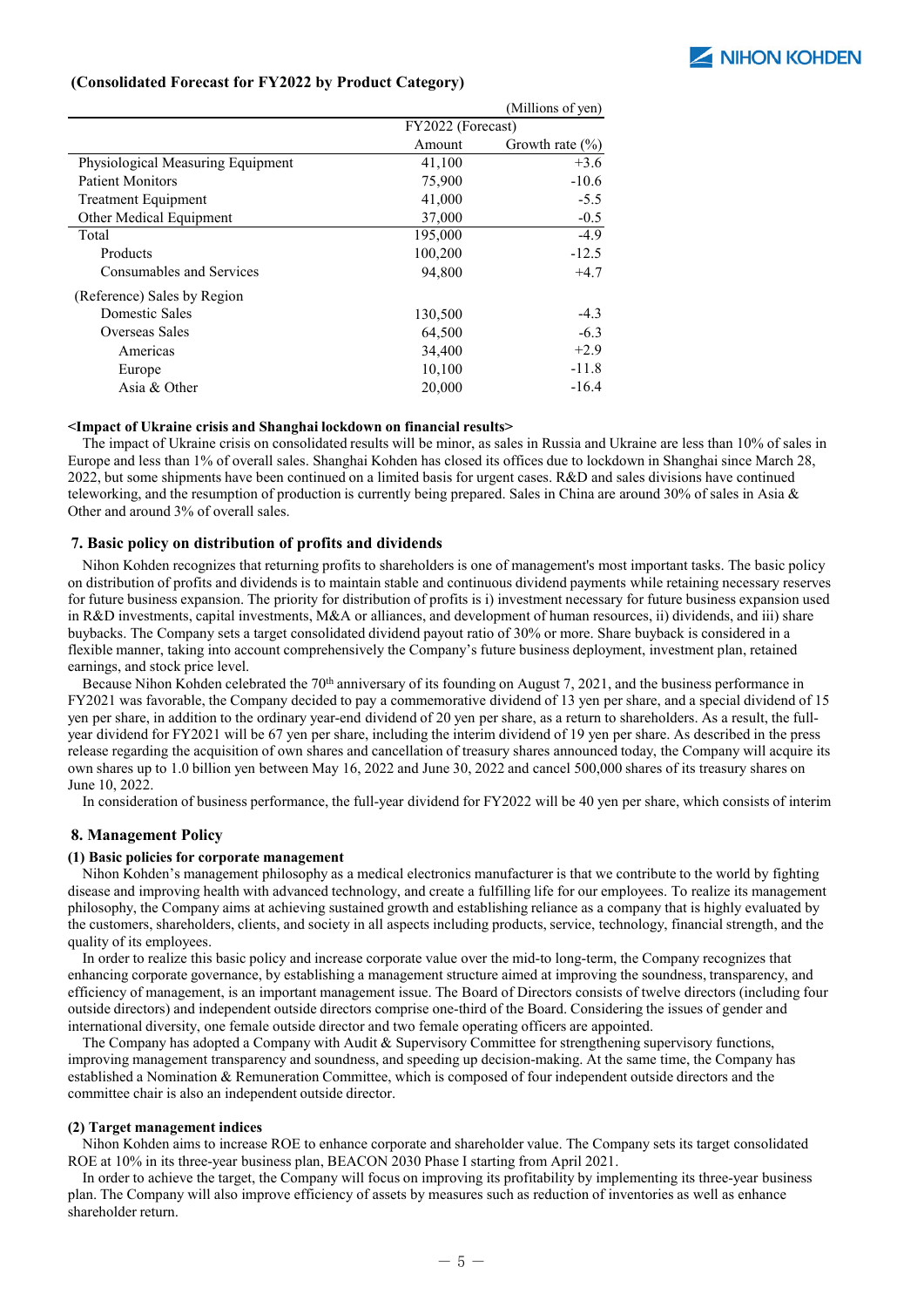

#### **(3) Challenges to be addressed and mid-to long-term management strategy**

In 2020, Nihon Kohden set out its long-term vision, BEACON 2030, for the next ten years to 2030. The Company aims to create a better future for people and healthcare by solving global medical issues. The Company has also set three transformations to be achieved: Transforming into a global company creating high added value, Creating a solution business providing superior customer value, and Establishing a global organization founded on Operational Excellence.

#### ・**Three-year Business Plan, BEACON 2030 Phase I, covering the fiscal years 2021 to 2023**

The Company's three-year business plan, BEACON 2030 Phase I is the stage to strengthen its business foundation toward realizing its long-term vision. The Company works on improving the profitability of existing businesses and cultivating new business areas and business models.

#### **1. Basic policy**

・Embrace sustainability across business and corporate activities

・[Management] Ensure strict compliance and strengthen group governance

・[Business] Improve the profitability of existing businesses and obtain the resources to invest strategically for sowing seeds of new growth

・[Operations] Establish global SCM and strengthen core functions of operations to lay a foundation for global growth

#### **2. Embrace sustainability**

The Nihon Kohden Group defined 12 material issues to be addressed through business and corporate activities in accordance with the SDGs. In our business activities, we will address 8 issues aimed at realizing the 5 visions for the future (Accessible/ Intelligent/Patient oriented/Connected/Optimized) which we designated in BEACON 2030. In corporate activities, we will address 4 issues of Human rights/Human resources, Quality, Governance, and Environment.

#### **3. Six key strategies**

(1) [Management] Ensure strict compliance and strengthen group governance

The Company will establish and promote global management policy as well as strengthening internal control over domestic sales. (2) [Business] Improve the profitability of existing businesses

The Company aims to improve the profitability of existing businesses through creating high customer value, enhancing productivity, and timely launch of new products.

(3) [Business] Strengthen strategies in global business

The Company will focus on Japan, the U.S., and China, and establishes Global Quad-Polar Organization together with Europe & Emerging markets. The Company strengthens strategies in each region.

(4) [Business] Create new customer value by digital health solutions

The Company will establish a vital sign data platform for integration and analysis of data and develop clinical support applications for improving patient outcomes and economy of medical care.

(5) [Operations] Promote corporate digital transformation

The Company will establish a global information system and communication system in order to promote work-style reforms and improve operating efficiency.

(6) [Operations] Establish global supply chain management

(b) [Operations] Establish globar supply chain management<br>The Company will realize supply chain data visualization by DX and reform its operational processes in procurement, production, and logistics.

#### **4. Human resource development and corporate culture reform**

In accordance with its Core Values (Integrity/Humbleness/Diversity/Initiative/Customer Centric/Goal Oriented/Creativity), Nihon Kohden is introducing a new personnel system and enhancing its global human resource development programs to foster a corporate culture in which employees take pride in contribution to healthcare and mission.

#### **5. BEACON 2030 Phase I targets for FY2023 ending March 2024 (consolidated)**

| $\text{\#}100$ million  | Target in FY2023 |
|-------------------------|------------------|
| Sales                   | 1,970            |
| Domestic Sales          | 1,340            |
| Overseas Sales          | 630              |
| Operating Income        | 200              |
| Operating Income Margin | 10.2%            |
| <b>ROE</b>              |                  |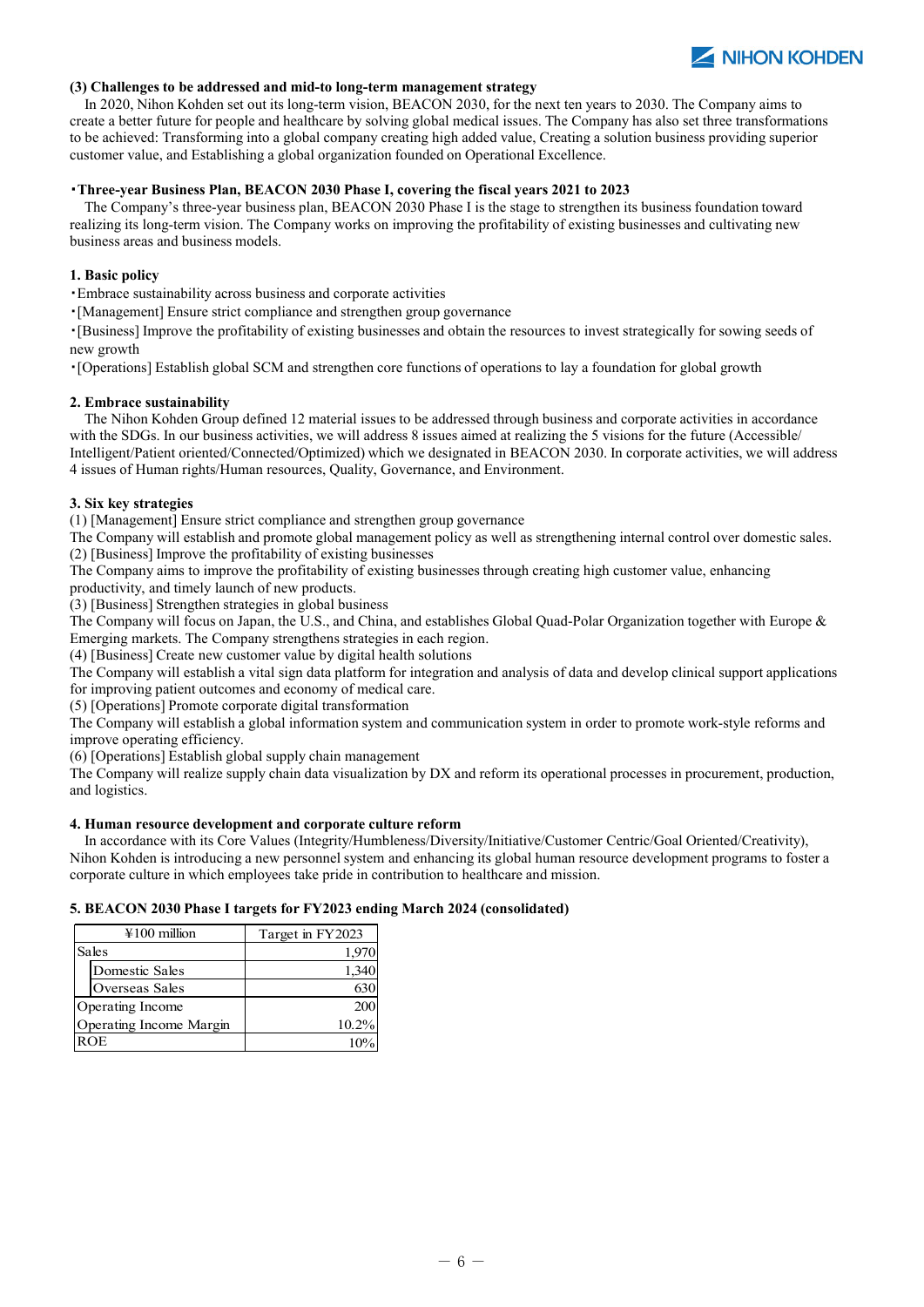#### **<The progress of BEACON 2030 Phase I>**

In FY2021, which was the first year of this plan, demand for certain products and consumables recovered both in Japan and internationally from the previous fiscal year when demand was weak due to the COVID-19 pandemic. Demand for medical devices to treat COVID-19 patients exceeded its initial expectation due to the spread of the variants. Under these circumstances, the Nihon Kohden Group has worked on implementing reforms to its supply chain management by promoting collaboration across all divisions such as R&D, procurement, production, logistics, and sales divisions to respond to the shortage of semiconductors around the world. Because the Company has continued to supply products globally, Nihon Kohden posted record highs both in sales and profits in FY2021. In Japan, the Company strived to sell in-house products for creating customer value which resulted in improved gross profit margin reflecting favorable product mix. As a result, the Company achieved a highly profitable structure. Internationally, the Company focused on consumables and services business by leveraging its increased product installations such as patient monitors. The Company also strengthened its business structure in the U.S. and Asia. In the U.S, the enhanced local R&D, sales and service capabilities enabled us to win the opportunity for installing a large-scale of our patient monitoring network systems in a new building of one of the U.S. top hospitals, and strengthen Nihon Kohden's presence in the U.S. market. In addition, the Company acquired Advanced Medical Predictive Devices, Diagnostics and Displays, Inc. to enhance its R&D capacity for developing digital health solutions (DHS), which the Company defined as a new business in its three-year business plan. In India, the enhanced local sales and service capabilities enabled us to receive large orders for patient monitors, increase the installations of hematology instruments thanks to new products, and strengthen Nihon Kohden's presence in the Indian market.

In FY2022, which is the second year of this plan, Nihon Kohden continues to focus on the stable supply of products by implementing SCM reforms, as there are many uncertainties such as the ongoing shortage of semiconductors, Ukraine crisis, and Shanghai lockdown. The Company also aims at achieving a highly profitable structure that can regularly secure a gross profit margin of 50% or more and an operating income margin of 10% or more.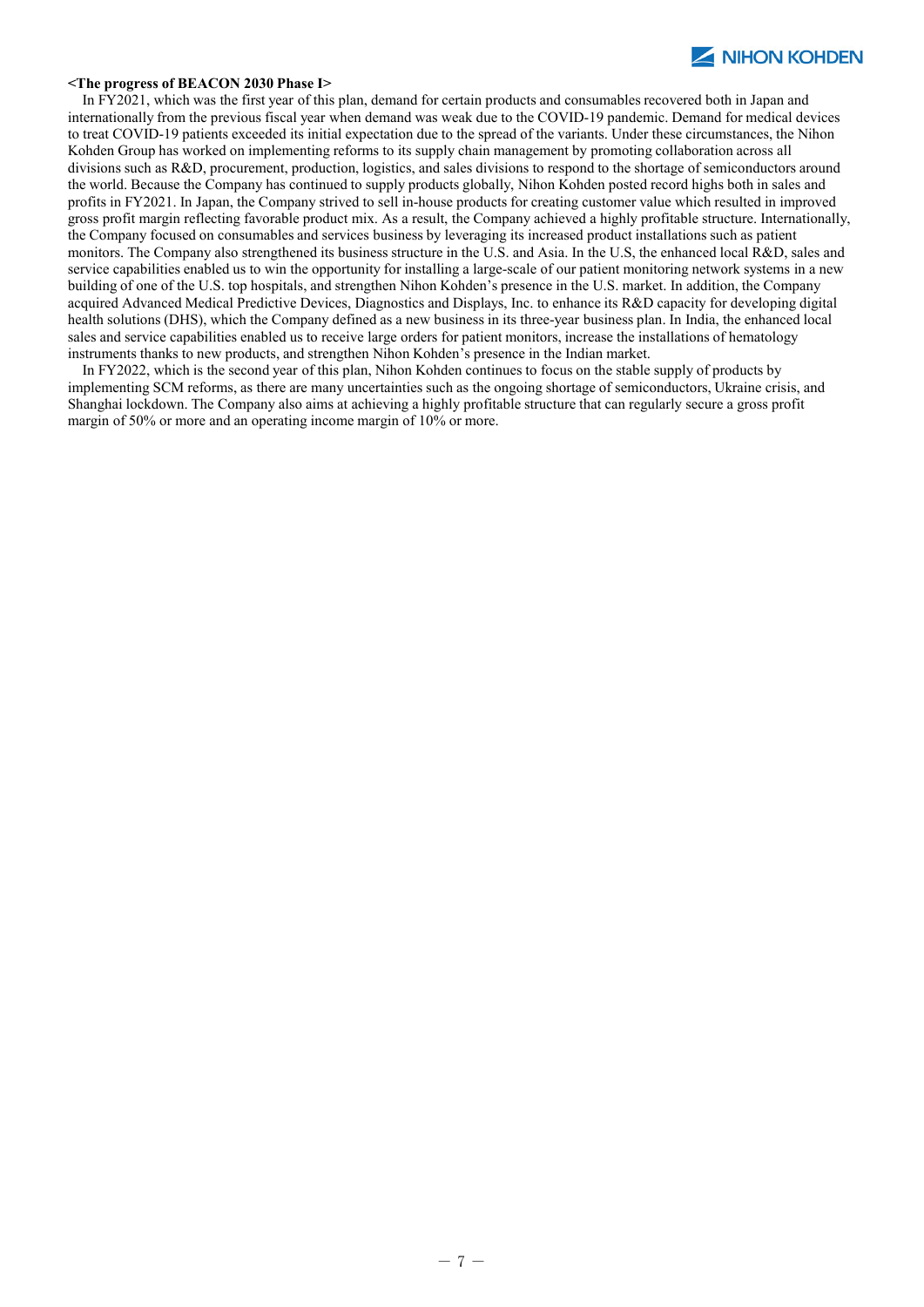# **9. Consolidated Financial Statements**

# **(1) Consolidated Balance Sheets**

|                                        |                | (Millions of yen) |
|----------------------------------------|----------------|-------------------|
|                                        | March 31, 2021 | March 31, 2022    |
| <b>ASSETS</b>                          |                |                   |
| Current assets:                        |                |                   |
| Cash and deposits                      | 30,609         | 28,925            |
| Notes and accounts receivable - trade  | 68,612         |                   |
| Notes receivable - trade               |                | 5,354             |
| Accounts receivable - trade            |                | 53,027            |
| Securities                             | 14,000         | 32,000            |
| Merchandise and finished goods         | 27,965         | 30,243            |
| Work in process                        | 2,326          | 3,495             |
| Raw materials and supplies             | 8,594          | 14,628            |
| Other current assets                   | 4,256          | 4,409             |
| Allowance for doubtful accounts        | $-225$         | $-208$            |
| Total current assets                   | 156,140        | 171,875           |
| Non-current assets:                    |                |                   |
| Property, plant and equipment          |                |                   |
| Buildings and structures, net          | 11,342         | 10,964            |
| Machinery, equipment and vehicles, net | 1,443          | 1,321             |
| Tools, furniture and fixtures, net     | 3,238          | 3,623             |
| Land                                   | 3,479          | 3,423             |
| Lease assets, net                      | 52             | 33                |
| Construction in progress               | 637            | 553               |
| Total property, plant and equipment    | 20,193         | 19,920            |
| Intangible assets                      |                |                   |
| Goodwill                               | 431            | 794               |
| Other intangible assets                | 1,898          | 2,942             |
| Total intangible assets                | 2,329          | 3,737             |
| Investments and other assets           |                |                   |
| Investment securities                  | 6,418          | 6,225             |
| Deferred tax assets                    | 5,758          | 6,264             |
| Other investments and other assets     | 2,353          | 2,387             |
| Allowance for doubtful accounts        | $-165$         | $-210$            |
| Total investments and other assets     | 14,366         | 14,667            |
| Total non-current assets               | 36,889         | 38,325            |
| Total assets                           | 193,030        | 210,201           |

NIHON KOHDEN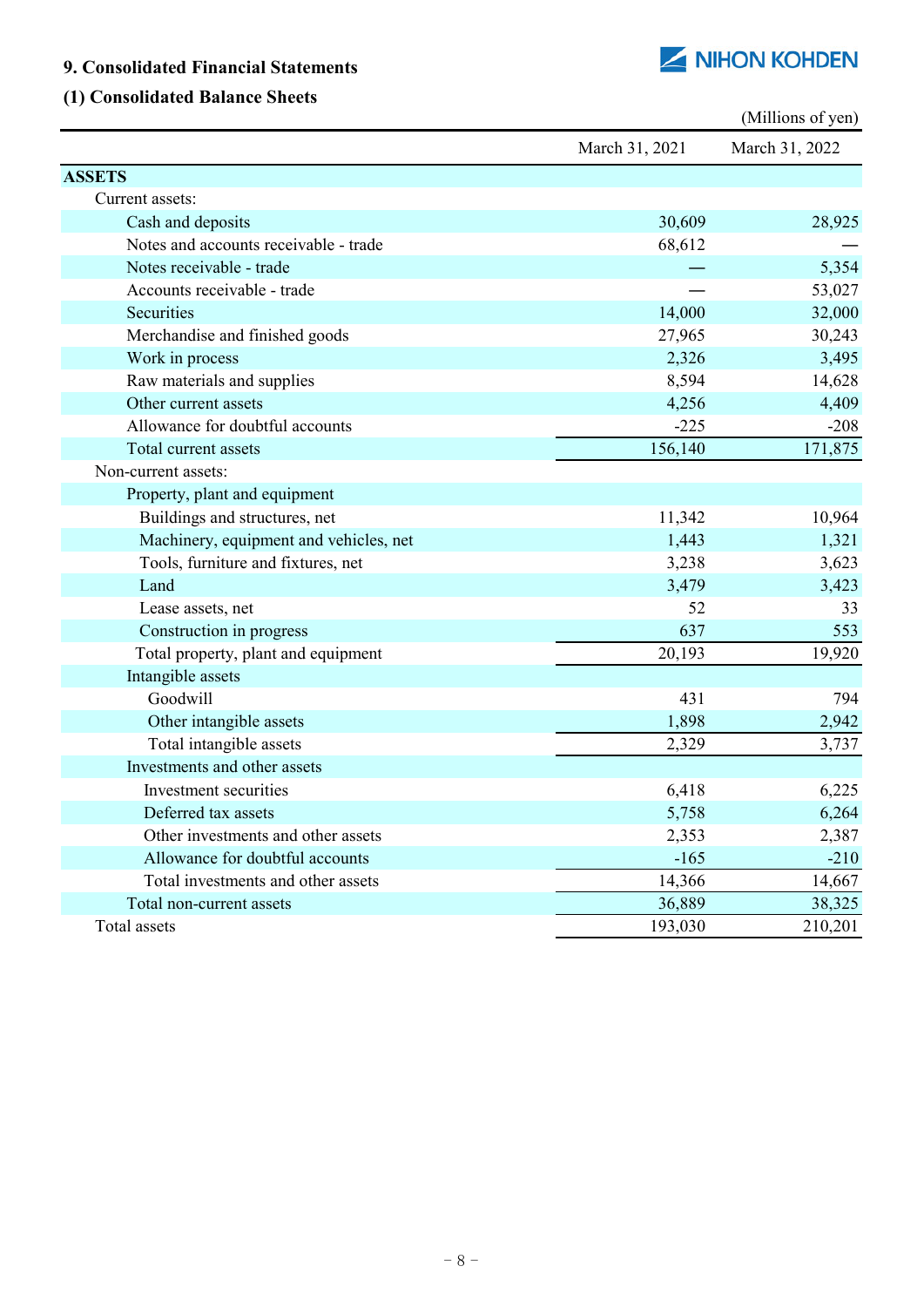

|                                                       |                | (Millions of yen) |
|-------------------------------------------------------|----------------|-------------------|
|                                                       | March 31, 2021 | March 31, 2022    |
| <b>LIABILITIES</b>                                    |                |                   |
| Current liabilities:                                  |                |                   |
| Notes and accounts payable - trade                    | 24,412         | 24,045            |
| Short-term loans payable                              | 350            | 325               |
| Accounts payable - other                              | 3,721          | 4,408             |
| Lease obligations                                     | 11             | 10                |
| Accrued income taxes                                  | 7,915          | 5,669             |
| Accrued expenses                                      | 3,876          | 4,132             |
| Provision for bonuses                                 | 4,691          | 5,013             |
| Provision for product warranties                      | 1,116          | 1,245             |
| Other current liabilities                             | 4,511          | 5,953             |
| Total current liabilities                             | 50,608         | 50,804            |
| Non-current liabilities:                              |                |                   |
| Lease obligations                                     | 43             | 24                |
| Deferred tax liabilities                              | $\mathbf{1}$   | 272               |
| Net defined benefit liability                         | 1,852          | 1,073             |
| Other non-current liabilities                         | 1,538          | 1,646             |
| Total non-current liabilities                         | 3,436          | 3,016             |
| <b>Total liabilities</b>                              | 54,044         | 53,820            |
| <b>NET ASSETS</b>                                     |                |                   |
| Shareholders' equity:                                 |                |                   |
| Capital stock                                         | 7,544          | 7,544             |
| Capital surplus                                       | 10,437         | 10,455            |
| Retained earnings                                     | 123,796        | 142,224           |
| Treasury shares                                       | $-6,966$       | $-9,331$          |
| Total shareholders' equity                            | 134,812        | 150,893           |
| Accumulated other comprehensive income:               |                |                   |
| Valuation difference on available-for-sale securities | 2,158          | 2,199             |
| Foreign currency translation adjustment               | 1,085          | 2,387             |
| Remeasurements of defined benefit plans               | 929            | 900               |
| Total accumulated other comprehensive income          | 4,173          | 5,487             |
| Total net assets                                      | 138,986        | 156,381           |
| Total liabilities and net assets                      | 193,030        | 210,201           |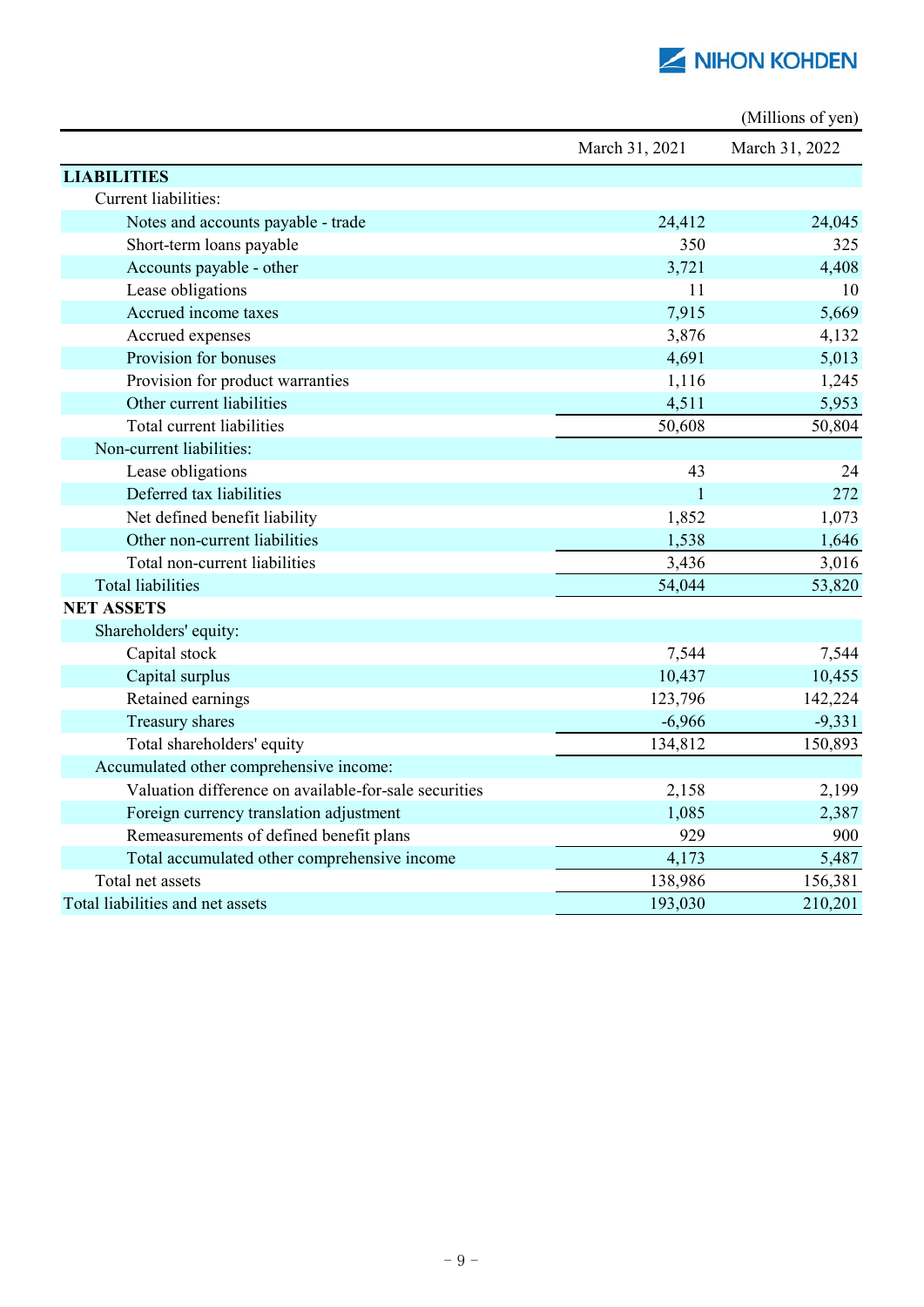# **(2) Consolidated Statements of Income**

|                                                |                  | (Millions of yen) |
|------------------------------------------------|------------------|-------------------|
|                                                | Year ended       | Year ended        |
|                                                | March 31, 2021   | March 31, 2022    |
| Net sales                                      | 199,727          | 205,129           |
| Cost of sales                                  | 97,493           | 96,043            |
| Gross profit                                   | 102,233          | 109,085           |
| Selling, general and administrative expenses   | 75,138           | 78,093            |
| Operating income                               | 27,094           | 30,992            |
| Non-operating income                           |                  |                   |
| Interest income                                | 86               | 132               |
| Dividend income                                | 112              | 107               |
| Foreign exchange gains                         | 472              | 3,175             |
| Subsidy income                                 | 514              | 63                |
| Gain on valuation of investment securities     | 3                |                   |
| Other non-operating income                     | 234              | 393               |
| Total non-operating income                     | 1,424            | 3,872             |
| Non-operating expenses                         |                  |                   |
| Interest expenses                              | 8                | 11                |
| Loss on valuation of investment securities     |                  | 80                |
| Other non-operating expenses                   | 136              | 209               |
| Total non-operating expenses                   | 145              | 301               |
| Ordinary income                                | 28,374           | 34,563            |
| Extraordinary income                           |                  |                   |
| Gain on sales of non-current assets            | $\boldsymbol{0}$ | 18                |
| Gain on sales of investment securities         | 464              | 6                 |
| Gain on termination of retirement benefit plan | 132              |                   |
| Total extraordinary income                     | 596              | 25                |
| <b>Extraordinary losses</b>                    |                  |                   |
| Loss on sales of non-current assets            | $\boldsymbol{0}$ | $\boldsymbol{0}$  |
| Loss on retirement of non-current assets       | 69               | 58                |
| <b>Impairment</b> losses                       | 388              |                   |
| Loss on valuation of investment securities     |                  | 265               |
| Amortization of goodwill                       | 1,185            |                   |
| Office transfer cost                           | 161              |                   |
| Total extraordinary losses                     | 1,805            | 324               |
| Income before income taxes                     | 27,166           | 34,263            |
| Income taxes - current                         | 9,470            | 11,135            |
| Income taxes - deferred                        | $-547$           | $-308$            |
| Total income taxes                             | 8,922            | 10,827            |
| Net income                                     | 18,243           | 23,435            |
| Income attributable to owners of parent        | 18,243           | 23,435            |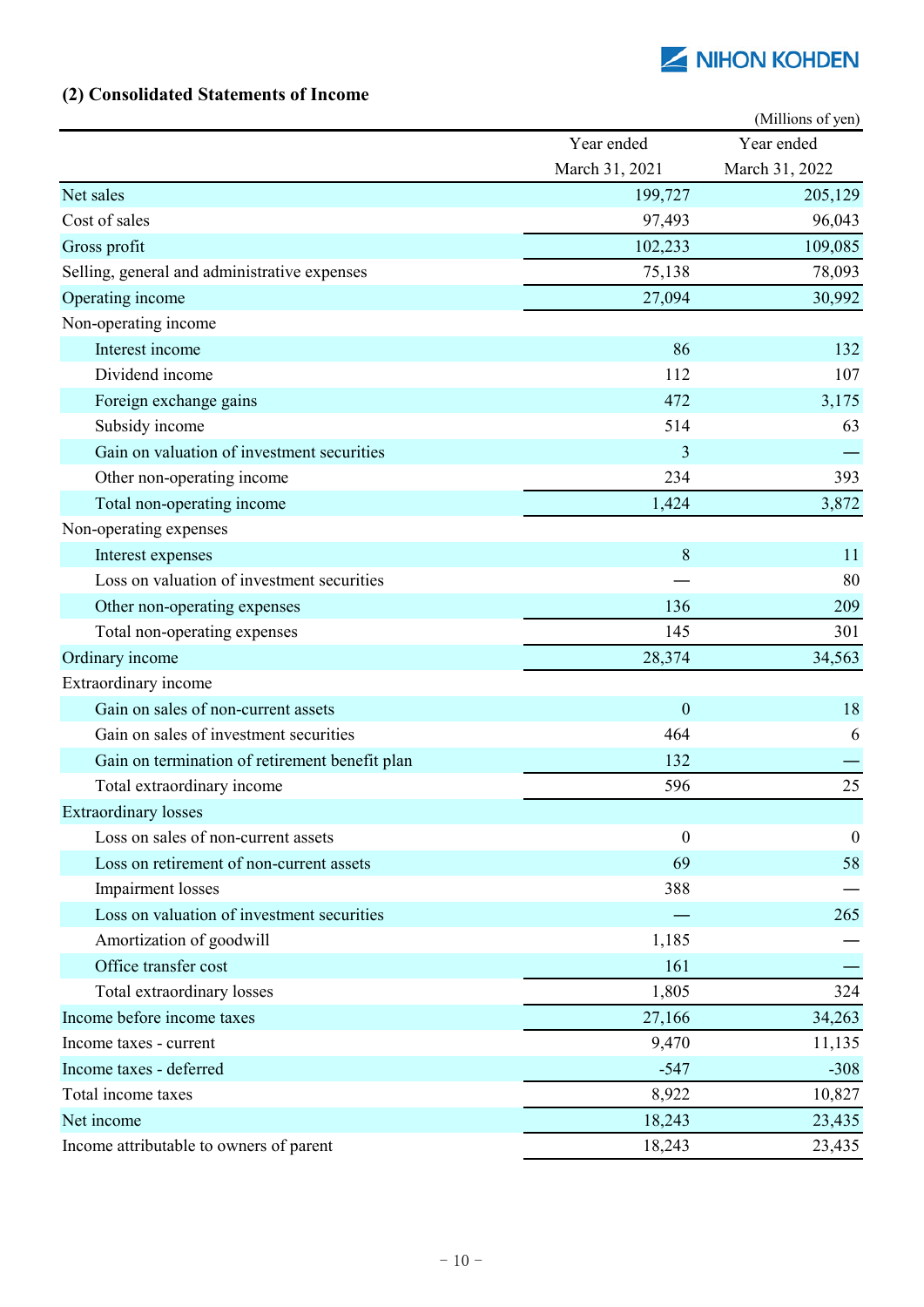| (Consolidated Statements of Comprenensive Income)              |                |                   |
|----------------------------------------------------------------|----------------|-------------------|
|                                                                |                | (Millions of yen) |
|                                                                | Year ended     | Year ended        |
|                                                                | March 31, 2021 | March 31, 2022    |
| Net income                                                     | 18,243         | 23,435            |
| Other comprehensive income                                     |                |                   |
| Valuation difference on available-for-sale securities          | 186            | 41                |
| Foreign currency translation adjustment                        | 102            | 1,301             |
| Remeasurements of defined benefit plans, net of tax            | 1,611          | $-28$             |
| Total other comprehensive income                               | 1,899          | 1,314             |
| Comprehensive income                                           | 20,143         | 24,750            |
| Comprehensive income attributable to                           |                |                   |
| Comprehensive income attributable to owners of parent          | 20,143         | 24,750            |
| Comprehensive income attributable to non-controlling interests |                |                   |

# **(Consolidated Statements of Comprehensive Income)**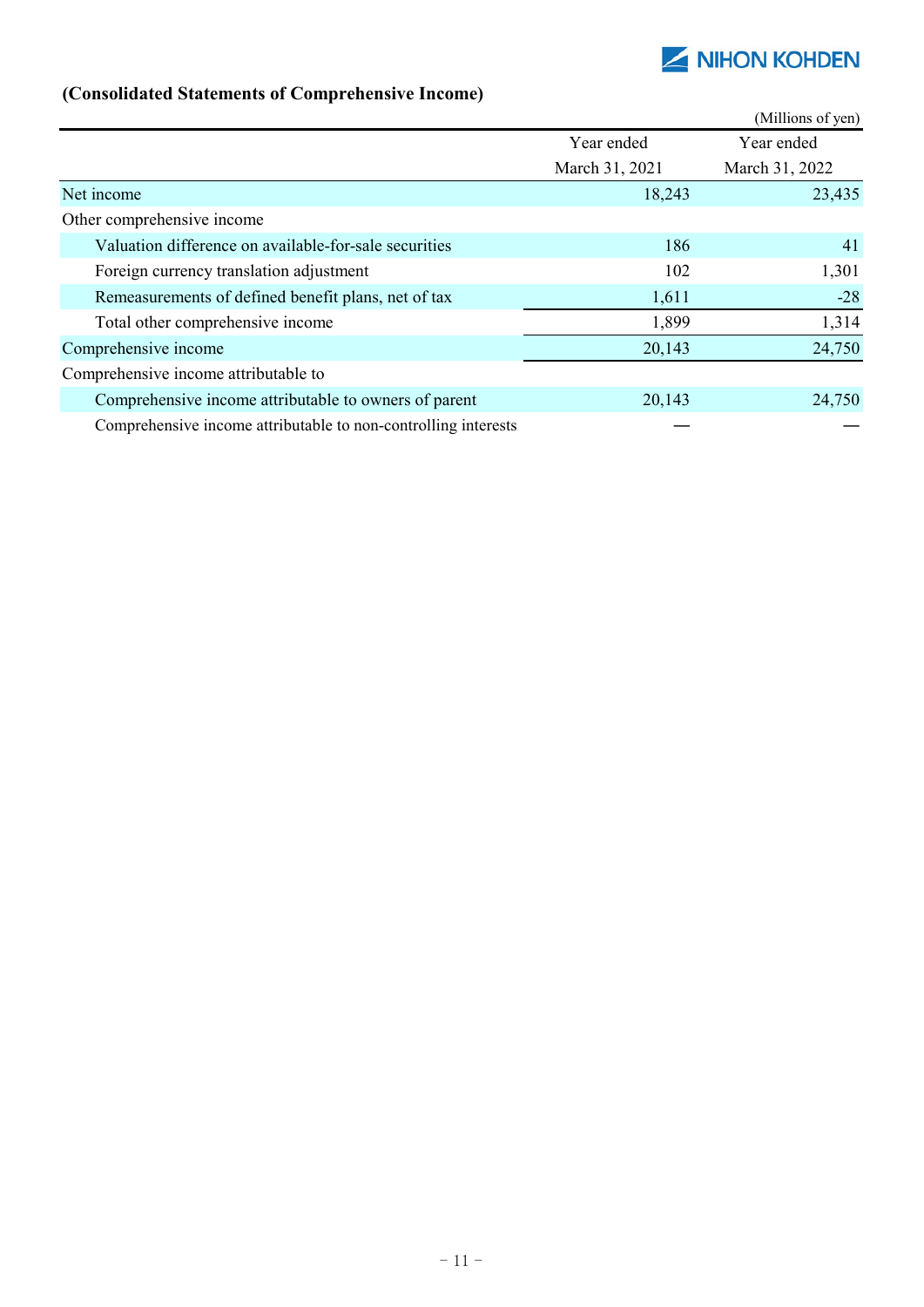# **(3) Consolidated Statements of Cash Flows**

|                                                                      |                | (Millions of yen) |
|----------------------------------------------------------------------|----------------|-------------------|
|                                                                      | Year ended     | Year ended        |
|                                                                      | March 31, 2021 | March 31, 2022    |
| <b>Cash flows from operating activities</b>                          |                |                   |
| Income before income taxes                                           | 27,166         | 34,263            |
| Depreciation and amortization                                        | 3,236          | 3,422             |
| Amortization of goodwill                                             | 1,307          | 68                |
| <b>Impairment</b> loss                                               | 388            |                   |
| Loss (gain) on sales and retirement of property, plant and equipment | 70             | 33                |
| Loss (gain) on sales and retirement of intangible assets             | $\mathbf{0}$   | 8                 |
| Increase (decrease) in allowance for doubtful accounts               | 3              | $-11$             |
| Increase (decrease) in reserve for bonuses                           | 1,416          | 284               |
| Increase (decrease) in provision for product warranties              | 744            | 47                |
| Increase (decrease) in net defined benefit liability                 | $-50$          | $-820$            |
| Interest and dividend income                                         | $-199$         | $-239$            |
| Interest expenses                                                    | 8              | 11                |
| Foreign exchange losses (gains)                                      | $-342$         | $-2,076$          |
| Loss (gain) on valuation of investment securities                    | $-3$           | 345               |
| Loss (gain) on sales of investment securities                        | $-464$         | -6                |
| Decrease (increase) in notes and accounts receivable - trade         | $-7,170$       | 12,506            |
| Decrease (increase) in inventories                                   | $-9,313$       | $-7,557$          |
| Increase (decrease) in notes and accounts payable - trade            | 430            | $-1,768$          |
| Increase (decrease) in accrued consumption taxes                     | $-705$         | $-24$             |
| Other, net                                                           | 1,754          | $-131$            |
| Subtotal                                                             | 18,275         | 38,355            |
| Interest and dividends income received                               | 165            | 213               |
| Interest expenses paid                                               | $-2$           | $-2$              |
| Income taxes paid                                                    | $-4,493$       | $-12,868$         |
| Net cash flows from operating activities                             | 13,945         | 25,699            |
| <b>Cash flows from investing activities</b>                          |                |                   |
| Proceeds from sales of investment securities                         | 841            | 14                |
| Purchase of investment securities                                    | $-159$         | $-86$             |
| Proceeds from sales of property, plant and equipment                 | 14             | 75                |
| Purchase of property, plant and equipment                            | $-2,923$       | $-2,450$          |
| Purchase of intangible assets                                        | $-461$         | -484              |
| Purchase of investments in subsidiaries resulting in change in       |                |                   |
| scope of consolidation                                               |                | $-929$            |
| Other, net                                                           | $-257$         | -442              |
| Net cash flows from investing activities                             | $-2,946$       | $-4,303$          |
| <b>Cash flows from financing activities</b>                          |                |                   |
| Net increase (decrease) in short-term loans payable                  |                | $-25$             |
| Purchase of treasury shares                                          | $-1$           | $-2,400$          |
| Cash dividends paid                                                  | $-2,979$       | $-4,842$          |
| Repayments of lease obligations                                      | $-26$          | $-31$             |
| Net cash flows from financing activities                             | $-3,007$       | $-7,300$          |
| Effect of exchange rate change on cash and cash equivalents          | 451            | 1,643             |
| Net increase (decrease) in cash and cash equivalents                 | 8,442          | 15,739            |
| Cash and cash equivalents at beginning of period                     | 35,913         | 44,356            |
| Cash and cash equivalents at end of period                           | 44,356         | 60,095            |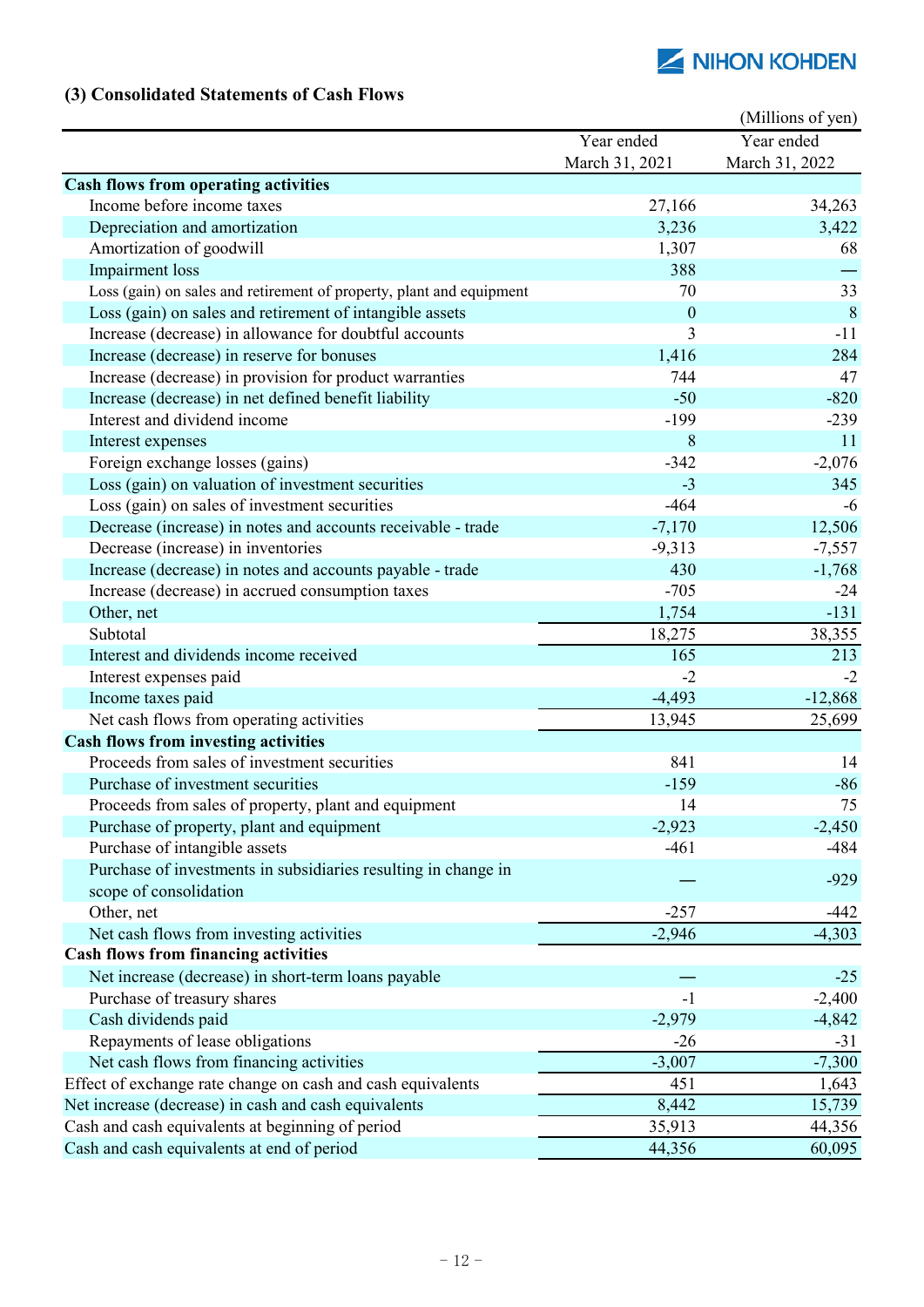

## **(Notes on Business Combination)**

## **Business combination through acquisition**

1. Overview of business combination

- (1) Name of acquired company and operations Name of acquired company Advanced Medical Predictive Devices, Diagnostics and Displays, Inc. ("AMP3D") Business Research and development of algorithms and software for patient condition management
- (2) Main reason for business combination Reinforcement of technological development capabilities in the digital health solutions (DHS) field by combining the Company's core human machine interface (HMI) technology with AMP3D's algorithms and software technology for patient condition management
- (3) Date of business combination August 9, 2021
- (4) Legal form of business combination Acquisition of ownership for cash
- (5) Name of company after business combination
- Advanced Medical Predictive Devices, Diagnostics and Displays, Inc. ("AMP3D") (6) Share of voting rights acquired
- 100%
- (7) Basis of determination of acquiring company Acquisition of ownership for cash by Nihon Kohden Digital Health Solutions, Inc., one of Nihon Kohden's subsidiaries
- 2. Business term of the acquired company included in the Consolidated Statement of Income for the full year of FY2021 (12 months)

From August 9, 2021 to December 31, 2021

3. Acquisition cost for the acquired company and breakdown thereof

|                                                 | (Millions of yen) |
|-------------------------------------------------|-------------------|
| Payment for acquisition of stocks               | 964               |
| Acquisition related costs such as advisory fees | 77                |
| Acquisition cost                                | 1.042             |

4. Contents of the condition clause for the acquisition cost under an acquisition agreement and its accounting method hereafter

There is the escalation clause that adjusts the acquisition cost based on the results of operations after the acquisition in the business combination agreement. If additional payment is required based on the clause, the acquisition cost will be revised assuming that the additional payment had been made at the time of acquisition and the Company adjusts the goodwill amount and its amortization.

5. Amount of goodwill incurred, reasons and amortization method

The Company recognized goodwill of  $\frac{1}{2}$  413 million and it is amortized by straight-line method over the term of 10 years. Goodwill is calculated based on the projected future excess earnings through future business development.

6. Total amounts and principal breakdowns of assets received and liabilities assumed on the effective date of the business combination

|                     | (Millions of yen) |
|---------------------|-------------------|
| Current assets      |                   |
| Non-current assets  |                   |
| Total assets        | 38                |
| Current liabilities | 281               |
| Total liabilities   |                   |